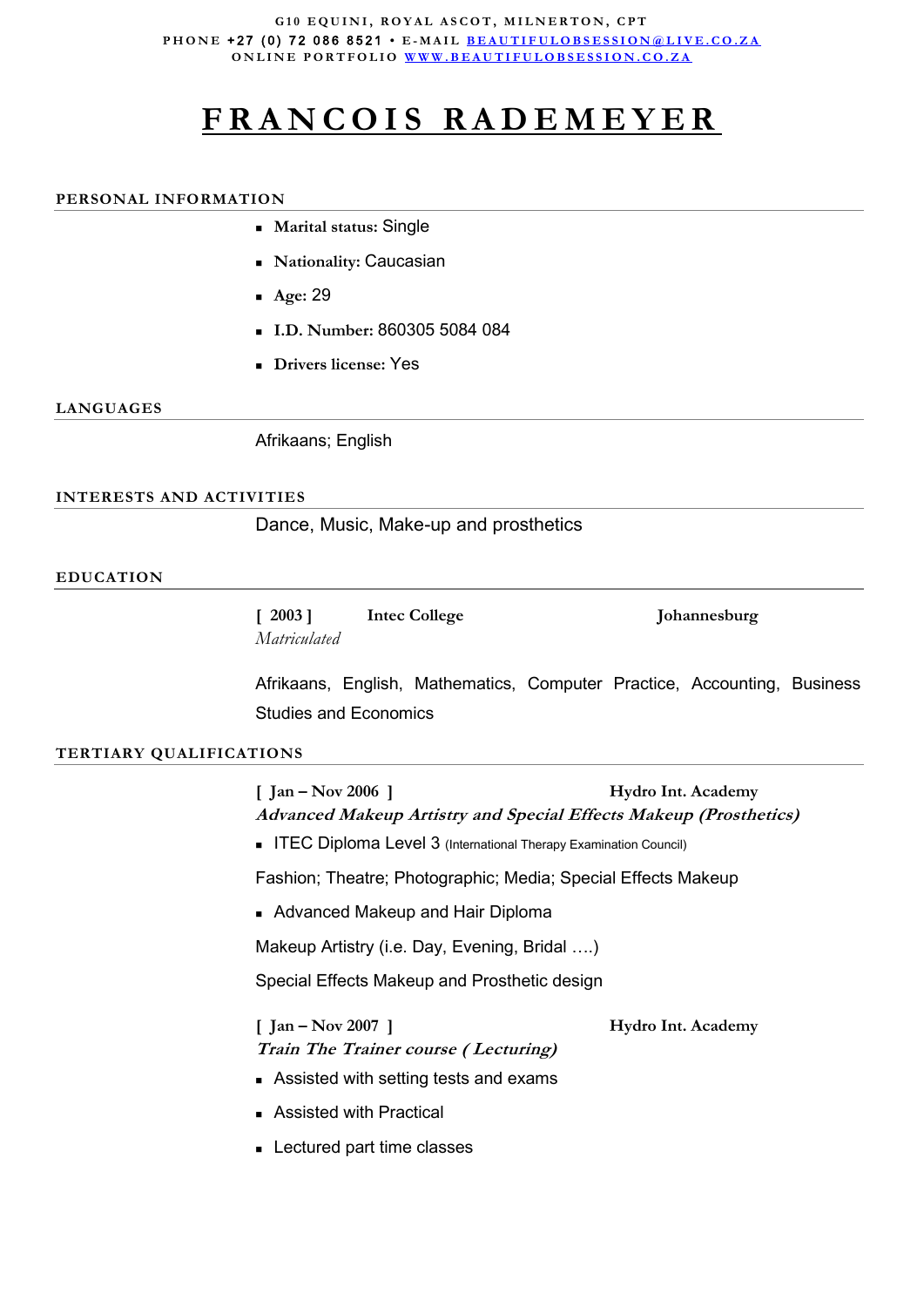### **LATEST FREELANCE ACTIVITIES**

## **Freelance Makeup Artist, Hair Stylist, Makeup Special Effects Artist, Wardrobe Stylist**

| <b>Production Company</b> | Production           | <b>Date</b>             |
|---------------------------|----------------------|-------------------------|
|                           | Saints and Sinners 2 | June - Aug 2015         |
| Penguin Films             | (13 Episode Drama)   |                         |
|                           | <b>Department</b>    | <b>Contact Ref</b>      |
|                           | HOD Makeup and Hair  | Kate@penguinfilms.co.za |
|                           |                      |                         |

| <b>Production Company</b> | <b>Production</b>   | <b>Date</b>              |
|---------------------------|---------------------|--------------------------|
|                           | Sara se Geheim      | May 2015                 |
| Paw Paw Films             | (Pilot)             |                          |
|                           | <b>Department</b>   | <b>Contact Ref</b>       |
|                           | HOD Makeup and Hair | janine@pawpawfilms.co.za |
|                           |                     |                          |

| <b>Production Company</b> | Production          | <b>Date</b>            |
|---------------------------|---------------------|------------------------|
|                           | Z'bondiwe           | $Feb - May 2015$       |
| Paw Paw Films             | (26 Episode Series) |                        |
|                           | <b>Department</b>   | <b>Contact Ref</b>     |
|                           | HOD Makeup and Hair | Kate@pawpawfilms.co.za |
|                           |                     |                        |

| <b>Production Company</b> | Production     | <b>Date</b>            |
|---------------------------|----------------|------------------------|
| Palama Films              | Dis ek, Anna   | Jan - Feb 2015         |
|                           | (Feature Film) |                        |
| <b>Department</b>         |                | <b>Contact Ref</b>     |
|                           |                | tascha.v.d.w@gmail.com |
| Makeup and hair assistant |                |                        |

| <b>Production Company</b>              | Production                                           | Date                    |
|----------------------------------------|------------------------------------------------------|-------------------------|
| Penguin Films                          | <b>Traffic Season 2</b><br>(TV Series - 26 Episodes) | $Sep - Dec 2014$        |
|                                        | <b>Department</b>                                    | <b>Contact Ref</b>      |
|                                        |                                                      | kate@penguinfilms.co.za |
| Key Makeup and Hair, SFX Makeup Artist |                                                      |                         |
|                                        | Continuity/ script supervisor (13Eps)                |                         |

| <b>Production Company</b> | Production             | Date                    |
|---------------------------|------------------------|-------------------------|
| Ikhaya Films - 7Films     | Cell C<br>(Commercial) | Sep 2014                |
| <b>Department</b>         |                        | <b>Contact Ref</b>      |
| Makeup and Hair Assistant |                        | lynette.outim@gmail.com |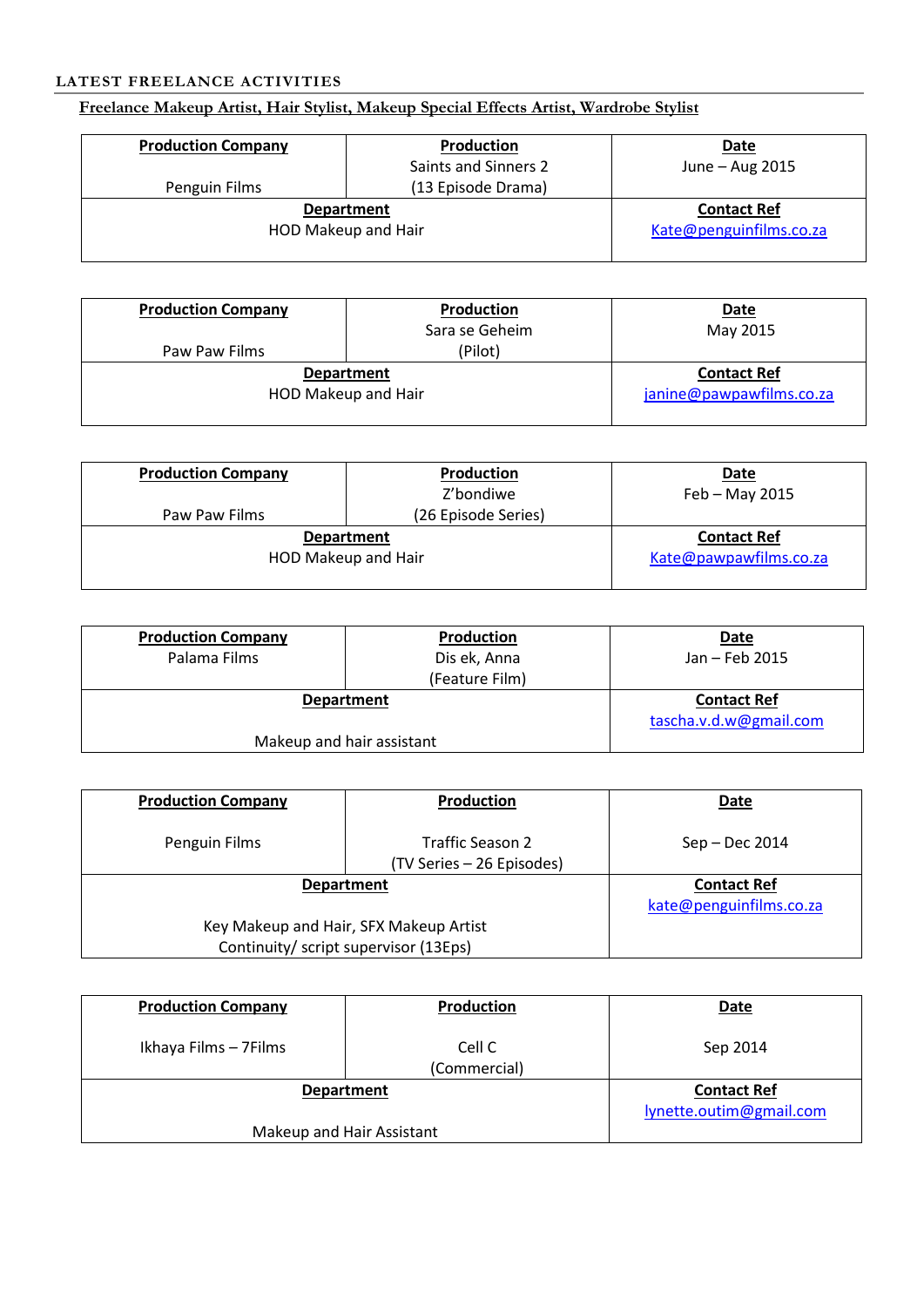| <b>Production Company</b> | Production                                                   | Date                           |
|---------------------------|--------------------------------------------------------------|--------------------------------|
| Free Way Pictures         | <b>Bekkies Gevind</b><br>(Short Film, Drama)                 | Aug-Sep 2014                   |
|                           | <b>Department</b>                                            | <b>Contact Ref</b>             |
|                           |                                                              | production@freewaypictures.co. |
|                           | HOD Makeup, Hair and Wardrobe & Script Supervisor/Continuity | za                             |

| <b>Production Company</b> | Production                      | <b>Date</b>        |
|---------------------------|---------------------------------|--------------------|
| <b>Select Music</b>       | Wicus vd Merwe<br>(Music Video) | Aug2014            |
|                           | <b>Department</b>               | <b>Contact Ref</b> |
|                           |                                 | inhouse@mweb.co.za |
| HOD Makeup and Hair       |                                 |                    |

| <b>Production Company</b> | <b>Production</b>                                            | Date                           |
|---------------------------|--------------------------------------------------------------|--------------------------------|
| Free Way Pictures         | <b>Fluit Fluit</b><br>(Short Film, Drama)                    | July-Aug 2014                  |
|                           | <b>Department</b>                                            | <b>Contact Ref</b>             |
|                           |                                                              | production@freewaypictures.co. |
|                           | HOD Makeup, Hair and Wardrobe & Script Supervisor/Continuity | za                             |

| <b>Production Company</b> | Production                              | <b>Date</b>                 |
|---------------------------|-----------------------------------------|-----------------------------|
| Film Factory              | The Land of Milk and Money<br>(Feature) | May-June 2014               |
|                           | <b>Department</b>                       | <b>Contact Ref</b>          |
|                           |                                         | yvette@thefilmfactory.co.za |
| Makeup and Hair Assistant |                                         |                             |

| <b>Production Company</b> | <b>Production</b>       | Date                         |
|---------------------------|-------------------------|------------------------------|
| Palama Productions        | Suurlemoen<br>(Feature) | Feb-March 2014               |
|                           | <b>Department</b>       | <b>Contact Ref</b>           |
|                           |                         | palama.productions@gmail.com |
| Wardrobe Assistant        |                         |                              |

| <b>Production Company</b> | Production                    | <b>Date</b>                                   |
|---------------------------|-------------------------------|-----------------------------------------------|
| Penguin Films             | You Deserve It<br>(game show) | Jan2014                                       |
| <b>Department</b>         |                               | <b>Contact Ref</b><br>kate@penguinfilms.co.za |
|                           | HOD Makeup and Hair           |                                               |